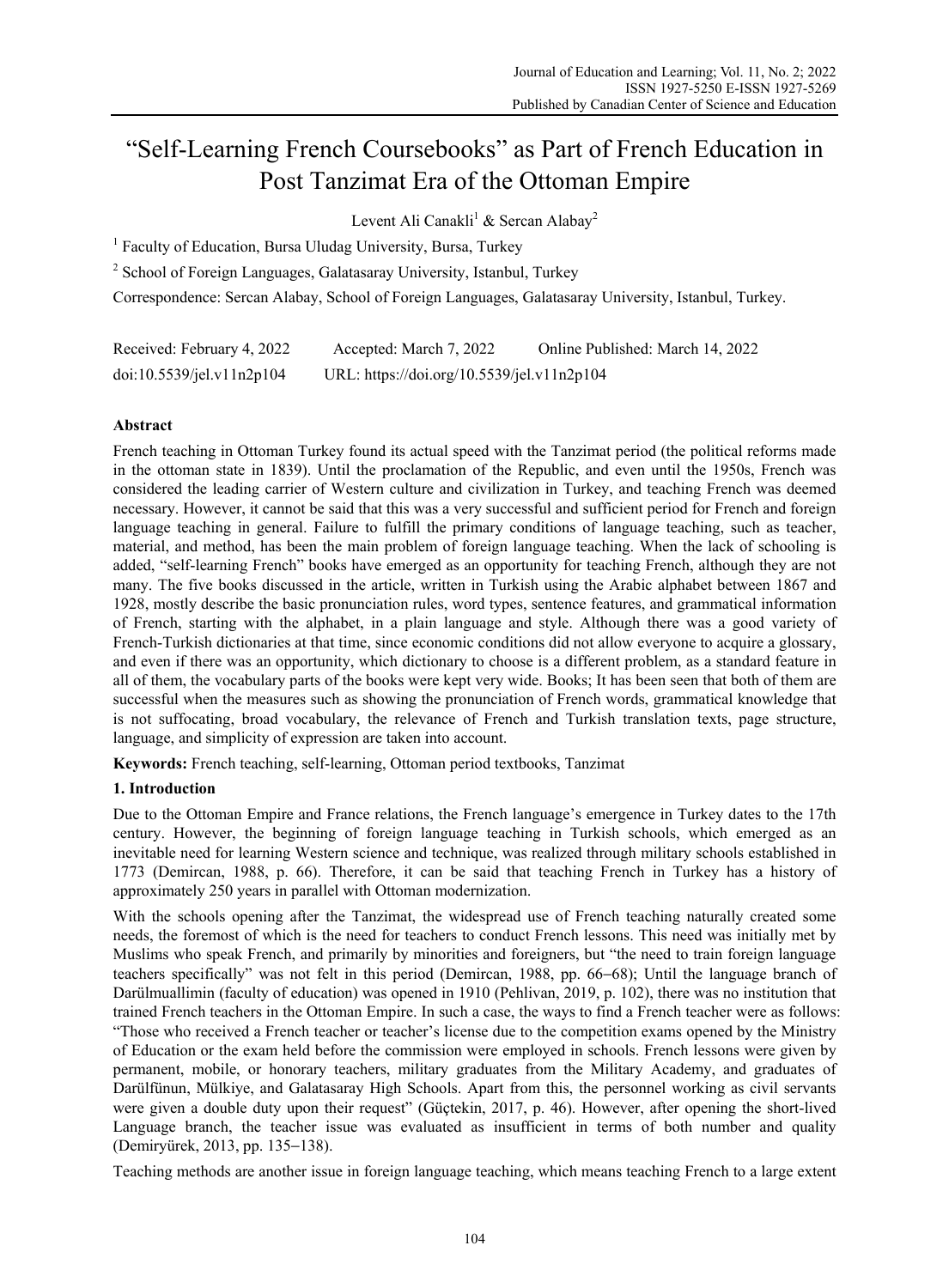in the Ottoman Empire. In this sense, the preferred method until the end of the 19th century was the traditional grammar-translation method (Demircan, 1988, p. 68). However, although there are bright examples such as Galatasaray Sultanisi, the failure in language teaching, in general, has brought about the search for new methods and discussions about it. The natural, direct, and selective (eclectic) methods were brought to the agenda in these discussions and became suggested and partially applied (Demircan, 1988, pp. 68−69; Pehlivan, 2019, pp. 18−22).

On the other hand, dictionaries and textbooks are among the basic needs as indispensable language teaching materials. When Turkish libraries are scanned, the efforts of Ottoman linguists and educators on this point are immediately noticeable. Especially in terms of the diversity of dictionaries, there is a remarkable richness compared to its time: Ottoman-French and French-Ottoman general dictionaries, pocket dictionaries, encyclopedic dictionaries, special field dictionaries related to scientific fields such as medicine and law, fishing dictionary, proverbs dictionary, etc.

There has not been comprehensive research on the French textbooks taught in the Ottoman period yet. However, based on the textbooks available, the content required for language teaching such as grammar, speaking, writing, handwriting in Latin letters, translation, and methods for students are not neglected; that many textbooks are translated from French; We are aware of the methods of the well-known linguists of the 19th century such as Ollendorff and Berlitz and that these methods are applied; It is possible to say that those who wrote books in the early days were generally from non-Muslim minorities. The oldest French textbook we can see is dated 1845.

The works listed below are the books approved/published by the Ministry of Education to be read as French textbooks in Ottoman schools. In addition, a large number of French grammar books and dictionaries that do not have this "approval" statement or are not clearly written as textbooks are not included in this list:

Yorgaki Brazi, Gramer Fransez Yani Sarf-ı Fransevi, İstanbul, 1845.

Thomas Xavier Bianchi, Fransızca ve Türkçe Yeni Tekellüm Risalesi, Paris, 1852.

Kirkor Margosyan, Sarf ve Nahv-i Fransevi, İstanbul, 1859.

Mekâtib-i Askeriye Şakirdanına Mahsus Fransızca Yazı Meşki, İstanbul, 1865.

M. Noel-M. Chapsal, Yeni Sarf-ı Fransevi, çev. Seraphin Lazian, Matbaa-i Aramyan, İstanbul, 1881.

Hüseyin Hasip, Nev Usul Sarf-ı Fransevi, Mihran Matbaası, İstanbul, 1882.

M. P. Poitevin, Nazari ve Amelî Nev Usul Nahv-i Fransevi, çev. Mekteb-i İdadi Fransızca Muallimi Refik, İstanbul, 1883.

Sarafim, Türkçe ve Fransızca Yeni Usul-i Mükâleme, Mihran Matbaası, İstanbul, 1883.

Emile Otto, Bedreka-i Lisan-ı Fransevi-Birinci Kısım: Kavaid-i Sarfiye, çev. Beşir Fuat, Mihran Matbaası, İstanbul, 1884.

Emile Otto, Bedreka-i Lisan-ı Fransevi-İkinci Kısım: Kavaid-i Nahviye, çev. Beşir Fuat, Mihran Matbaası, İstanbul, 1884.

Ömer Subhi, Kavaid-i Lisan-ı Fransevi, Şirket-i Mürettibiye Matbaası, İstanbul, 1885.

M. K., Anasır-ı Sarf-ı Fransevi, Şirket-i Mürettibiye Matbaası, İstanbul, 1886.

Jan Dimitriyadis, Durûb-ı Emsal-i Osmaniye ve Franseviye, Matbaa-i Ebuzziya, İstanbul, 1888.

Yusuf Muzaffer, Medar-ı Nutuk: Fransızca ve Türkçe Mecmua-i Mükâleme, Matbaa-i Ebuzziya, İstanbul, 1888.

Yusuf Ziya, Fransızca Numune-i İnşa, Mahmut Bey Matbaası, İstanbul, 1888.

Mehmet Halit, Fransızca Usul-i Tahrir ve Kitabet, İstanbul, 1889.

Resulzade Hüseyin Hüsnü, Mükâleme Sene 2: Türkçe ve Fransızca, Matbaa-i Safa ve Enver, İstanbul, 1895.

Mehmet Rüştü, Ef'al-i Gayr-i Kıyasiye-i Franseviye, Mahmut Bey Matbaası, İstanbul, 1897.

Moiz Daimediko, Muallim-i Tercüme-i Mükâleme ve Kitabet-i Franseviye, Şirket-i Mürettibiye Matbaası, İstanbul, 1897.

Y. Fehmi, Mükemmel ve Mufassal Rehber-i Mükâtebe-i Türkiye ve Franseviye, Ahter Matbaası, İstanbul, 1900. Serab Abouhani, Bedreka-i Kıraat Yahut Tatbikatlı Fransızca Elifba, Saryan ve Şeriki Matbaası, İstanbul, 1902.

Hüsn-i Hat Fransevi Meşki, Mekteb-i Fünun-ı Harbiye Matbaası, 1902.

Maarif Nezaret-i Celilesi, Numune-i Elifba-yı Fransevi, Kasbar Matbaası, İstanbul, 1903.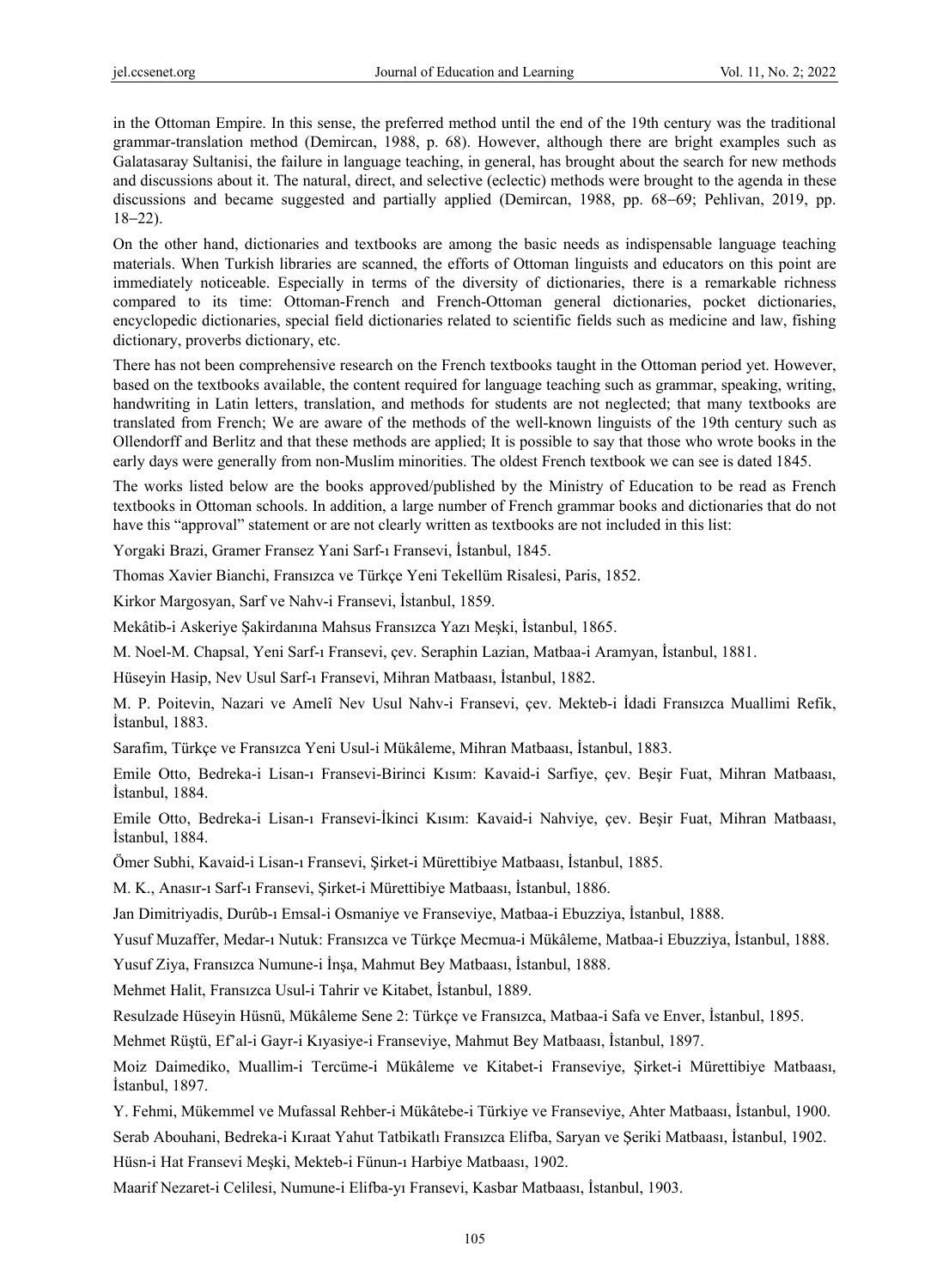Ali Nazima, Zübde-i Usul-i Franseviye, Şirket-i Mürettibiye Matbaası, İstanbul, 1908.

Biti Ben Rubi, Mükemmel Rehber-i Ef'al-i Fransevi, Der Nersisyan Matbaası, 1910.

Hüseyin Fehmi, Türkçe-Fransızca Tercüme Örnekleri, Tefeyyüz Kitaphanesi, İstanbul, 1911.

Ali Atâ, Fransızcayı Nasıl Öğrenmeli, Beynelmilel Ticaret Matbaası, Manastır, 1912.

Laryo ve Flori, Sual ve Cevap Tarikiyle Kavaid-i Lisan-ı Fransevi-İbtidai Senesi, çev. Ali Nazima, Tefeyyüz Kitaphanesi, İstanbul, 1914.

M. Berlitz, Metod Berliç'ten Tedris-i Lisan-ı Fransevi, çev. Orhan Selahattin, Gayret Kütüphanesi, İstanbul, 1924.

It can be said that these books, which are mainly prepared for formal education, meet the need in schools to a great extent. However, teaching French in the Ottoman Empire was necessary because the young citizens who went to school and society wanted to develop Western science, technique, and culture. However, the spread of French teaching was an issue directly proportional to schooling. The total number of public schools within the borders of the Ottoman Empire in the 1907−1908 academic year was 13,212, and the number of students studying in these schools was 639,836. Non-Muslim and foreign schools are not included in this (Güçtekin, 2017, pp. 45−46). Considering that the Ottoman population in 1914 was at most 19.5 million, it is immediately apparent that the schooling rate was not high. In addition, even if there was a school, due to the conditions of the Ottoman period from the 19th century until the establishment of the Republic, every child/young person in education age couldn't have the opportunity and opportunity to go to school. One of the solutions to this situation was "learning French by oneself"; Besides the books mentioned above, books suitable for the "self-learning" method have been written for those who do not have the opportunity to learn French at school. This study will examine five of the "French without a teacher" books published between 1867 and 1928.

### **2. Literature Review**

L'Eclaircissement de la langue français, by John Palsgrave, is generally accepted the first French teaching book published in England in 1530 (Lambley, 1920). Extermann (Extermann, 2017) also claims the importance of multilingualism in modern shaped Europe in his overview of the teaching of modern languages in France and francophone Switzerland (1740–1940).

No comprehensive study has been found about the literature's French textbooks taught in Ottoman schools. The "French without a teacher" books, the subject of this study, have not been the subject of any research until today. Bozkurt and Karadağ (2013), in their study titled "A Comparative Study on French-Ottoman Turkish Proverbs Books," examined three collections of Turkish and French proverbs prepared as an auxiliary source for students. In the study, three books that we can consider as additional resources for the course were introduced and compared regarding the number and content of proverbs. Eraslan (2020) dealt with the same subject in his study titled "Turkish Proverbs in Comparative Turkish and French Durûb-ı Emsâl" but listed the work's sayings differently from the previous one.

In his master's thesis titled "Teaching French in Secondary Education Institutions in Turkey: Historical Development, Models, Practices," Tekin (2008) examined French textbooks. Still, these are textbooks in Latin letters after the Republic, not the Ottoman period. Yet another master's thesis "II. Foreign Language Education in Ottoman Higher Education in the Second Constitutional Period and Pehlivan (2019) conducted a quality archival study in the Darülfünun Elsine Branch. Demircan's (1988) comprehensive study on foreign language teaching in Turkey does not say anything about textbooks.

Demiryürek's (2014) study titled "Historical Development of Foreign Language Teaching Methods in Turkey (1891–1928)" includes the language teaching methods used in Turkey in the historical period and discussions about them. Although textbooks are not emphasized in the article, the journals that include activities related to French teaching (competition, translation, concise words, words with pronunciation mistakes, etc.) to serve those who are trying to learn French, and the method discussions in these journals about teaching French are emphasized. One of them is learning by reading "learning languages without a teacher," which is the subject of this article. This article is essential as it shows that this issue was emphasized in the Ottoman period.

It may be considered that the only critical study on French textbooks of the Tanzimat period is Ayhan's (2018) research titled "Pre-Republic Materials in The Manuscript Library of Bursa Relating French Teaching." In this study of the books on French education in Bursa Manuscripts Library, the author introduced some dictionaries, textbooks, and grammar books. At the same time, some of them gave only the imprint and evaluated the contents of the books. Include in the Method section information that provides definitions of all primary and secondary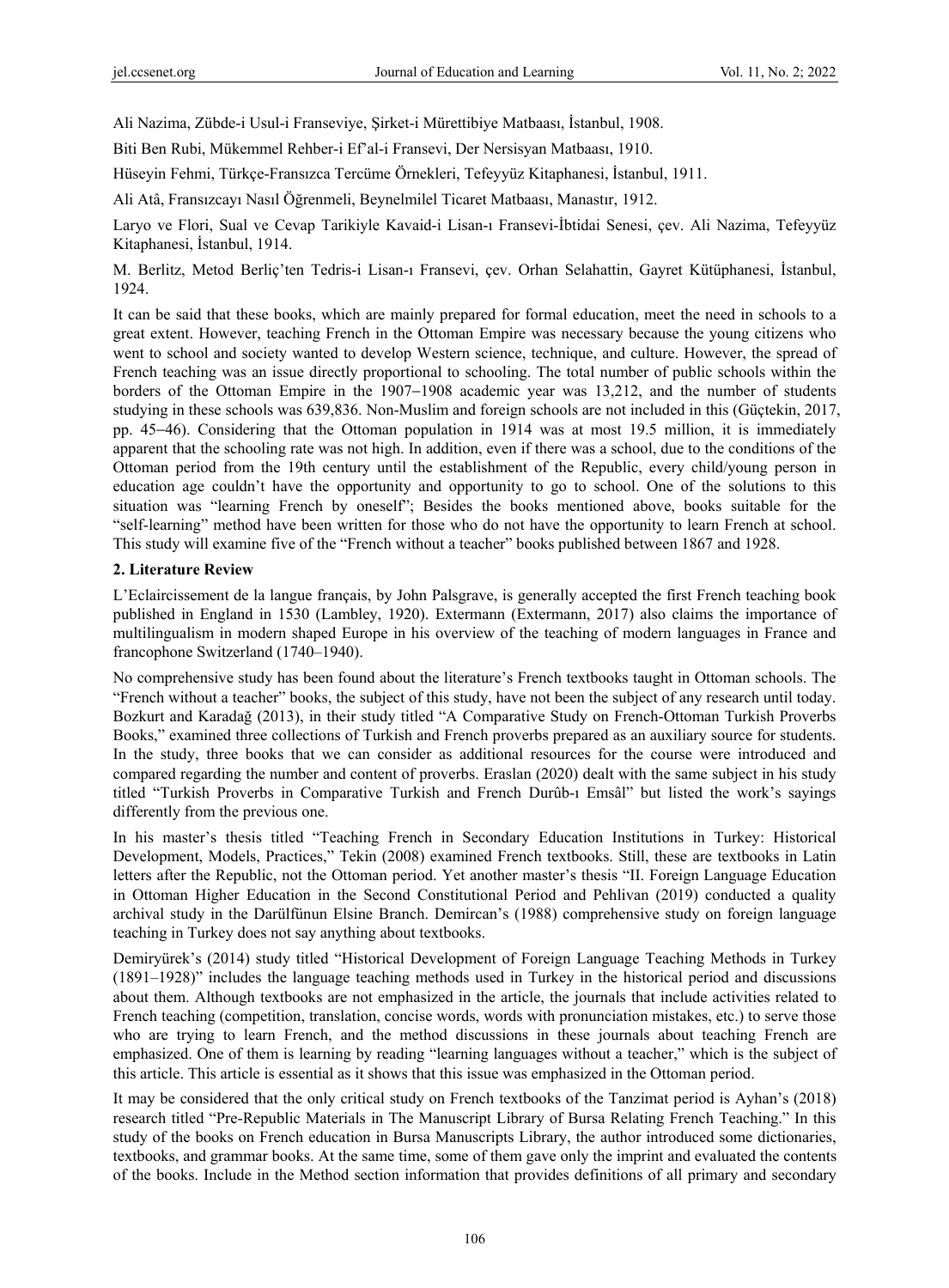outcome measures and covariates, including measures collected but not included in this report. Describe the methods used to collect data (e.g., written questionnaires, interviews, observations) as well as methods used to enhance the quality of the measurements (e.g., the training and reliability of assessors or the use of multiple observations). Provide information on instruments used, including their psychometric and biometric properties and evidence of cultural validity.

#### Autodidactism and Self-Learning French Books

In today's economic, demographic and technological conditions of the world, it is seen that the self-learning method has become more and more critical. Studies in this area reveal that it is both easier and necessary for people to educate themselves (autodidactism) in every imaginable field. Of course, not only today but also in every period of history, all kinds of impossibilities or conditions have led people to self-educate. This form of education, expressed with closely meaningful concepts such as autodidactism, self-teaching, and self-study, can be encountered in almost every society. However, this area lacks academic recognition (Sørensen, 2011, p. 30). In this sense, especially after the Tanzimat, many "autodidact" names can be counted among the Turkish intelligentsia and statesmen. Ahmet Cevdet Pasha, Ahmet Vefik Pasha, Ahmet Mithat Efendi, and Peyami Safa are truly great autodidacts of Turkish history. They learned French, not at schools, but rather in an autonomous way. It should also be considered that the self-taught French books that will be examined here can be connected to this "tradition" with one side.

#### *2.1 Mükâleme-i Sıbyan*

It is a two-volume work, translated from Olendorf in Lisan-ı Fransevi, by Chief of Staff and military school lecturer İsmail Hakkı. At the beginning of the work, printed and handwritten examples of the French alphabet, letters doubles, French syllables, signs, vowels, and consonants are shown. The first volume is divided into 86 lessons in the form of conversation. Each class includes a subject from French grammar and examples of words, phrases, and sentences related to this subject. At the end of the lesson, there are 3 or 4 translation exercises. These exercises are in the form of conversation. After the student has translated them, they can check whether the translation is correct in the Key volume, prepared as the book's second volume.

One of the critical shortcomings of this two-volume work, consisting of 400+172 pages, is that the pronunciation of French words is not given. However, a book claiming to "teach oneself French" should not have had this defect. A second issue concerns the language used by the author in the translation. Although the book says "self-learning," those who will study the book must be at a certain level of education to understand the language used in work. At least it is necessary to know the grammatical terms of Ottoman Turkish at that time. Therefore, the work does not appeal to "everyone," but to students attending the school (İsmail Hakkı, Mükâleme-i Sıbyan-Kendi Kendisine Fransız Lisanını Öğrenmek İçin Türkçeye Tercüme Olunan Ollendorff Usulünün Anahtarı I-II, yayın yeri yok, İstanbul, 1867, 400+172 s).

# *2.2 Hocasız Fransızca Öğrenmek Usulü*

It was written by Mustafa Fazıl, the language teacher of Şemsulmaarif School. In the preface, the author states that he started to write this book because there is not yet a perfect book containing all the rules of French in Turkish, and adds that this book is intended for people who want to learn French without consulting a teacher due to their busyness.

The French spelling and pronunciation rules required to read the phrases are given first in work. In these rules given in 30 titles, no mistakes were found by the author, and it was seen that a sufficient level of writing knowledge was given considering the audience that the book addressed. In addition, some rules that need to be explained when appropriate are included in the footnotes. After these rules, pronunciation exercises with sentences are given. In the examples here, the original French spelling, Turkish pronunciation, and Turkish meaning are given together, which constitutes one of the successful and superior aspects of the work. At the end of the chapter, translations of these French sentences into Turkish are given. After this introduction, we move on to the grammar part. Grammar part names, types, and features; articles; adjectives, their properties, and classes; feminine and masculine; verbs, conjugation rules, tenses, regular and irregular verbs; pronouns and their types; envelopes; conjunctions; It consists of 11 parts, including prepositions and exclamations. Plenty of vocabulary and translation exercises are included at the end of each chapter. The vocabulary feature has simple words and elements such as phrases and predicates. All of the exercise sentences are available in both French and Turkish. Again, in each section, helpful information is given under the heading "Notions Utiles" information about French sentence construction is seen in these sections.

When we look at the book in general, it is possible to say that it is not intimidating for those who want to learn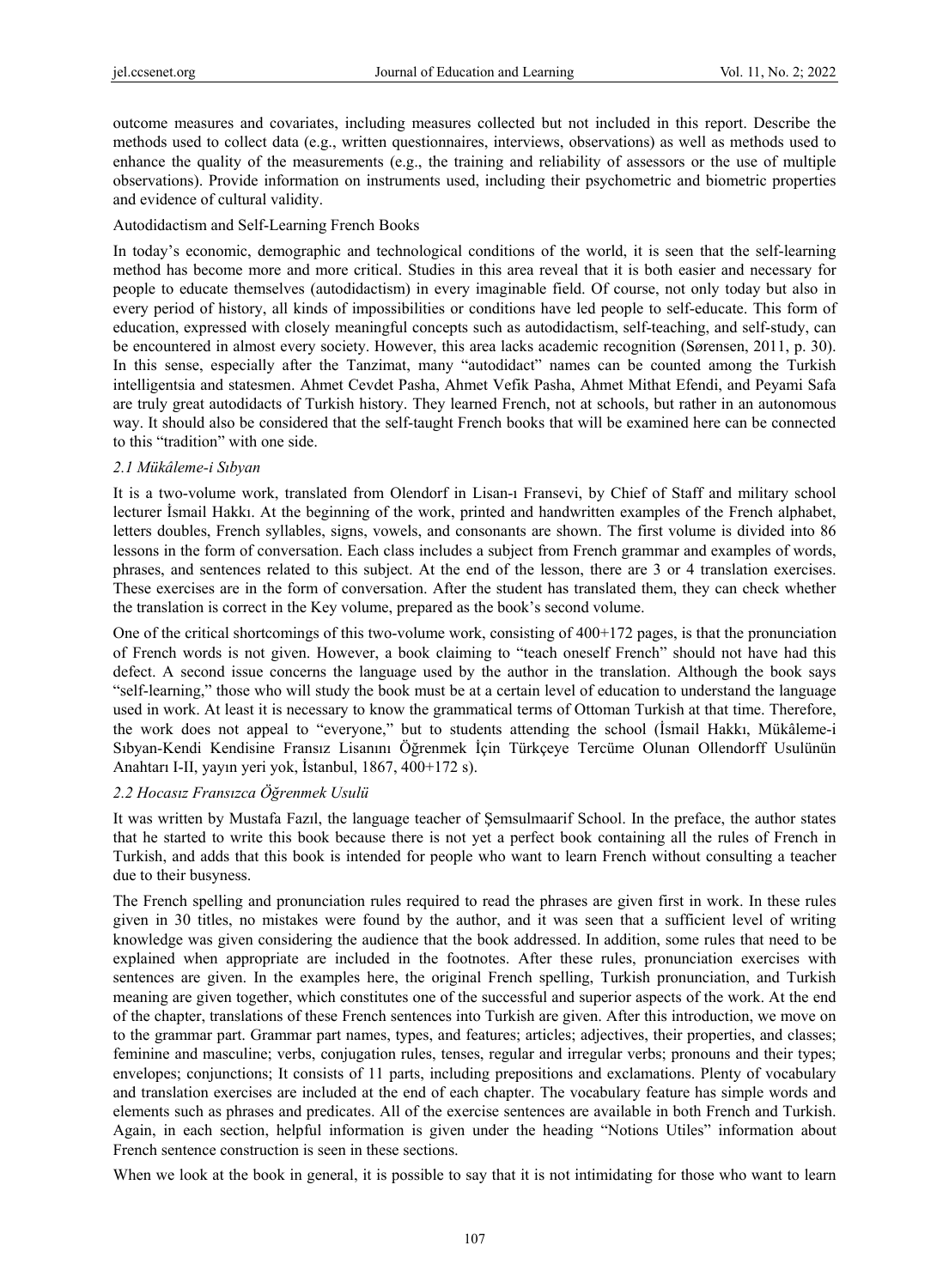French but facilitating and encouraging. It can be easily said that when the given instructions are followed to the end and the necessary exercises are done, it will carry the reader to a critical point in French knowledge. In addition, it should be said that the language of the book has a simple and easily understandable expression according to the period, by the purpose (Mustafa Fazıl, Hocasız Fransızca Öğrenmek Usulü, Şirke-i Mürettibiye Matbaası, İstanbul, 1890, 343 s).

### *2.3 Nev Usul Hocasız Fransızca*

This work, which belonged to the same author and was published five years after the previous one, can be considered a continuation of the book examined above. As the name suggests, the book, which offers a new method, consists of the teacher and the student. The interesting point is that the author wrote the part that belongs to the teacher, not for a teacher to use, but for the learner. In other words, this part will be a teacher for the learner in terms of method. To benefit from the book, the author gives the following advice: To take a break when you get bored, read aloud, write as well as read, not move on from one topic to another without completing it, repeat the studied part one day later, try to make sentences with the learned words.

The "only for the teacher" part consists of reading lessons, verb conjugations, and translation studies. These studies are usually given in Latin letters; their pronunciation is included in the student's region. It should be said that the book, which presents a working method that confuses this respect, is not very useful. But on the other hand, keeping the vocal parts very wide offers a significant advantage to the learners. Because although there were many French-Turkish dictionaries published at that time, it can be difficult for a substantial part of the society to access and even buy these dictionaries.

Author Mustafa Fazıl added a presentation by Ahmet Mithat Efendi to the beginning of his book. In this presentation, "I read the book with an effort to criticize, I could not find a place to object to its subject." Says Ahmet Mithat Efendi, who is considered an authority for that period's media, literature, and cultural life. For this reason, it would not be wrong to say that the author seeks to establish a reputation for his book thanks to Ahmet Mithat's presentation. In addition, as the author states in the foreword, especially around his first book, "There is no French without a teacher." There have been some criticisms. Some of these criticisms were also reflected in the press of the period (Gülmez, 2013, pp. 199–200). It can also be thought that he wanted to prevent these criticisms by writing a presentation to Ahmet Mithat (Mustafa Fazıl, Nev Usul Hocasız Fransızca, Şirket-i Mürettibiye Matbaası, İstanbul, 1895, 158+136 s).

#### *2.4 Kendi Kendine Fransızca Yahut Mükemmel Elifba-yı Fransevi*

The author's name is mentioned only as "Nüzhet" on the cover of the work. Still, since the word "Nüzhet Pasha" is mentioned as the author of the book titled Self-German or Perfect German Elifba (1914), which was prepared in the same way from the same publishing house, the author of the French text is also the same person, namely Mehmet Ali Nüzhet Pasha. Should be. Book; It includes the pronunciation of the letters in the French alphabet, the sounds together, the vocal parts of the frequently used words, frequently used practical sentences, tenses, and verb conjugations. This study, which deals with some basic subjects of French without too much detail, can be considered a beginner's booklet for students, even though it has deficiencies such as the inadequacy of pronunciation information and the randomness of the subjects it covers (Nüzhet, Kendi Kendine Fransızca Yahut Mükemmel Elifba-yı Fransevi, Gayret Kütüphanesi, İstanbul, 1913, 48 s).

# *2.5 Hocasız Fransızca Öğrenmek*

On the book's cover, instead of the author's name, there is an abbreviation "P.S." For this reason, the author's name is referred to as "Peyami Safa" in the library records. The fact that Peyami Safa, a famous Turkish writer, has a work called French Grammar published in 1942 among hundreds of books written by him, and that he learned French by himself (Ayvazoğlu, 1999, p. 47), makes it possible that he wrote the book called Learning French without a Teacher.

The following sentences he wrote on the book's cover to promote the book reveal the author's claim: "Everyone who reads and writes in Turkish can read and write French correctly in the first five lessons thanks to this book. He progresses quickly in other lessons, learns vocabulary (words), understands what he reads better, and translates from Turkish to French and from French to Turkish. Even those without primary school education can learn French on their own with this book." The author states that for this purpose, he gives place to more applications with grammatical rules and grammatical terms not to tire the reader's mind, and those who want can find these concepts and practices in the footnotes.

As in the other books reviewed, this book also does not have a table of contents. In the first part, called "Preparation to Read and Write in French," after the letters in the French alphabet are written together with their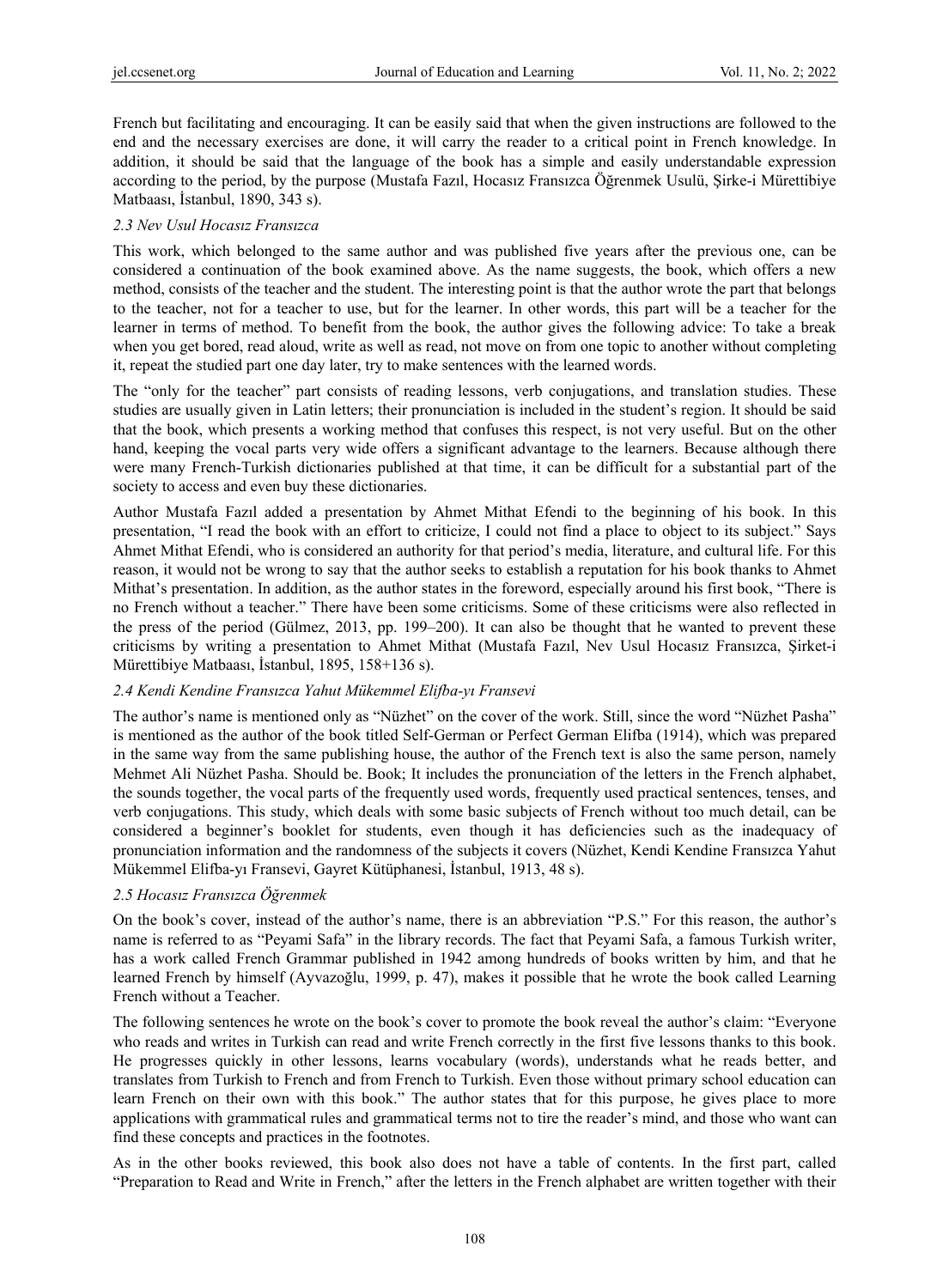Turkish pronunciation, examples of which letters should be read and where they should not be read. In the second part, "gender of the words" (feminine, masculine), article, plural formation in words, pronouns, adjectives, adverbs, regular and irregular verbs, case suffixes, spelling and pronunciation of personal names, frequently used words and prepositions, conjunctions, interjections, conditionals are explained in a well-organized page structure with understandable and straightforward expressions by the purpose. Pronunciation is given in the first place of a term when the exact phrase is repeated later. It is unnecessary to provide the pronunciation again, but there are many words whose accent is forgotten, which is missing in the parts where numbers, month, and day names are given. After each title, translation texts were added, giving the French and Turkish versions. These texts have been chosen in short sentences to reinforce the subject. However, there are some inaccuracies in the translation order. For example, "Je Suis riche." and "Tu es pauvre." sentences in the wrong order "I am poor." and "You are rich." (P.S., 1928, p. 56).

At the end of the book, there is a list of 250 sentences that can be used in daily conversations (P.S., 1928, 195−206). In this respect, the book also has the quality of a speaking guide. In addition, a few simple poems under the title of "Easy Poems" have been added to the last parts of the book. These are Jean-Pierre Claris de Florian's fable "Le Roi de Perse", a short excerpt from Alphonse de Lamartine's poem "Hymne au Soleil", and a part of Hilaire Belloc's poem "L'oiseau". The lyrics were included in the book without giving the names of the poets (P.S., 1928, 206−208).

The order of the subjects from the simple to the complex, the variety of examples, the richness of the vocabulary, the shortness of the sentences in the exercises in the form of translation according to the level, and the presentation of the pronunciation forms are the superior sides of this textbook. In this respect, it is suitable for "self-learning". In addition, the fact that it was written when Turkish was significantly simplified made the language of the book extremely easy to understand (P.S., Hocasız Fransızca Öğrenmek, Şirket-i Mürettibiye Matbaası, İstanbul, 1928, 208 s).

#### **3. Discussion and Conclusion**

Foreign language teaching, which emerged as a part of the Ottoman Empire's need for innovation, could not be successful for various reasons. The leading causes are teacher shortage, low schooling rate, uncertainty and arbitrariness, alphabet difference, lack of planning, and material inadequacy. Among all these disruptions, the "learning a foreign language by oneself" books, which are written under various names and are very few, are works that were created with the thought of filling a gap in the field and with good intentions. Another point that should be mentioned here is that although French comes to mind when talking about a foreign language in the period mentioned above, after the 1910s, a few books have been written for the "self-learning" of German and English (Nüzhet, 1914, 1917; SMT, 1919; Enver, 1919). However, the number of books written in this genre, including the books reviewed above, does not exceed 10, as far as we can see.

Naturally, some of the books written in French were used or taken as an example when writing the self-learning French books that we examined. However, the source used/translated from these works in the book Mükâleme-i Sıbyan has been stated. Others do not have any source. The authors have made different preferences in terms of subject order, narration and examples, and they wrote in a way they think Turkish readers can learn quickly.

The most crucial aspect of self-learning in the 19th century was the issue of pronunciation. Perhaps the only source (depending on one's place of residence) for the out-of-school person to learn how to pronounce French words is the books they read. Therefore, the French pronunciations must be written in self-learning books. Only one author did not pay attention to this issue; other authors gave accents (more or less).

Considering the intended audience, the language used in such books is also essential. Since people with deficiencies in formal education are mainly targeted, care should be taken to ensure that the narration is straightforward the style is instructive and plain. The use of the page is not complicated. In this respect, the most successful among the books is Peyami Safa's book. Since Peyami Safa is a self-taught writer, it is clear that he also benefited from his personal experience while writing his book.

Another remarkable point in the books is that the vocal parts are affluent. In order to eliminate the need for the use of a dictionary, at least at a basic level, the most used words and phrases in French are included with their use in a sentence. Again, almost all of the books are translated into French with their Turkish equivalents. The use of short sentences in the texts in this exercise (practice) section is an application that will encourage and motivate the student in terms of convenience.

Since we do not have sufficient statistics today, it is impossible to show clearly the issues such as how many times these books were published, the number of editions, and to what extent they were favored by Turkish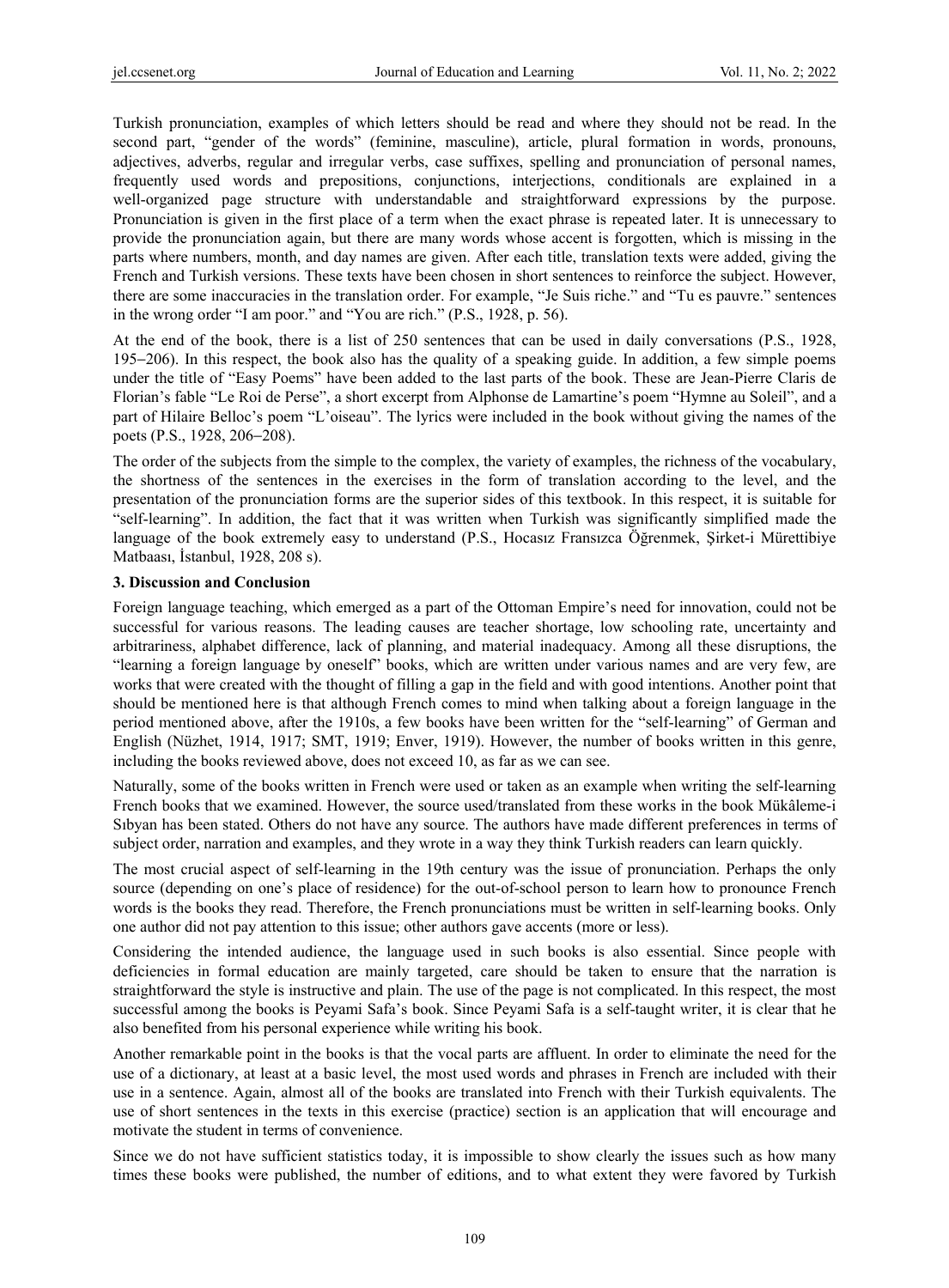society. However, after the Tanzimat, it is inevitable that the Turkish intelligentsia and community, who knew the West and admired what the West produced in every field, had a strong need and enthusiasm to learn a foreign language. The fact that the number of Muslim Ottoman citizens who send their children to non-Muslim or minority schools, instead of public schools, due to both the quality of education and the opportunity to learn languages, is not low (Güçtekin, 2017, p. 44) is one of the indicators of this. In addition, it is seen that the number of newspapers and magazines published in French in the Ottoman country until the Republican period was 701 (Demircan, 1988, p. 45). Considering that these did not only appeal to non-Muslims and minorities, an intense "French atmosphere" was formed in the country. Therefore, it would not be wrong to say that "French without a teacher" books, which were written in this atmosphere and stand out with their practical aspects, are attractive not only for those who try to learn foreign languages but also for students who attend school.

#### **References**

- Ayhan, S. (2018). *Pre-Republic materials in the manuscript library of Bursa relating French teaching*. Les Nouveaux Aspects de la Francophonie Á Bursa. Éditions Universitaires Européennes, Beau Bassin.
- Ayvazoğlu, B. (1999). *Peyami-hayatı, sanatı, felsefesi, dramı*. Ötüken Neşriyat, İstanbul.
- Bozkurt, E., & Karadağ, A. B. (2013). Fransızca-Osmanlı Türkçesi atasözleri kitapları üzerine karşılaştırmalı bir inceleme. *Turkish Studies*, *8*(10), 175−183. https://doi.org/10.7827/TurkishStudies.5113

Demircan, Ö. (1988). *Dünden bugüne Türkiye'de yabancı dil*. Remzi Kitabevi, İstanbul.

- Demiryürek, M. (2013). Türkiye'de yabancı dil olarak Fransızca öğretiminin tarihi gelişimi üzerine bir değerlendirme (1891−1928). *Hacettepe Üniversitesi Eğitim Fakültesi Dergisi*, *28*(1), 130−140.
- Demiryürek, M. (2014). Türkiye'de yabancı dil öğretim yöntemlerinin tarihî gelişimi (1891−1928). *Eğitim ve Bilim*, *39*(175), 92−202. https://doi.org/10.15390/EB.2014.2081
- Enver. (1919). *Kendi kendine İngilizce usul-i mükaleme*. İkbal Kütüphanesi, İstanbul.
- Eraslan, E. (2020). Mukayeseli Türkçe ve Fransızca durub-ı emsaldeki Türk atasözleri. *Türk Dili ve Edebiyatı Dergisi*, *60*(2), 539−559. https://doi.org/10.26650/TUDED2020-0054
- Extermann, B. (2017). *Histoire de l'enseignement des langues en Suisse romande, 1740*−*1940*. Neuchâtel: Alphil.
- Gökmen, A. (1999). Fransızca'nın Türkiye'de dünü. *Uludağ Üniversitesi Eğitim Fakültesi Dergisi*, *12*(1), 1−7.
- Güçtekin, N. (2017). Osmanlı'dan Cumhuriyet'e Türk eğitim sisteminde yabancı dil eğitimi. *Eğitime Bakış*, *39*, 43−52.
- Gülmez, M. (2013). *Abdülhamid dönemi (1876*−*1908) basınının dili*. Basılmamış doktora tezi, Selçuk Üniversitesi. Retrieved from

http://dunyasavasi.ttk.gov.tr/upload/files/Ermeni\_Kulliyat/8-Cilt/2-ServetMUTLU.pdf

- İsmail, H. (1867). *Mükâleme-i sıbyan-Kendi kendisine Fransız lisanını öğrenmek İçin Türkçeye tercüme olunan Ollendorff usulünün anahtarı I-II*. Yayın yeri yok, İstanbul.
- Lambley, K. (1920). *The Teaching and Cultivation of the French Language in England during Tudor and Stuart Times*. Manchester: University of Manchester.
- Mustafa, F. (1890). *Hocasız Fransızca öğrenmek usulü*. Şirke-i Mürettibiye Matbaası, İstanbul.
- Mustafa, F. (1895). *Nev usul hocasız Fransızca*. Şirket-i Mürettibiye Matbaası, İstanbul.
- Nüzhet, P. (1913). *Kendi kendine Fransızca yahut mükemmel elifba-yı Fransevi*. Gayret Kütüphanesi, İstanbul.
- Nüzhet, P. (1914). *Kendi kendine Almanca yahut mükemmel Almanca kavaid muallimi*. Gayret Kütüphanesi, İstanbul.
- Nüzhet, P. (1917). *Kendi kendine Almanca lügat-i ef'al*. Zarafet Matbaası, İstanbul.
- P. S. (1928). *Hocasız Fransızca öğrenmek*. Şirket-i Mürettibiye Matbaası, İstanbul.
- Pehlivan, Y. E. (2019). *Meşrutiyet dönemi Osmanlı yükseköğretiminde yabancı dil eğitimi ve darülfünun elsine şubesi*. Basılmamış yüksek lisans tezi, İstanbul Üniversitesi.
- S. M. T. (1919). *Kendi kendine İngilizce usul-i tedris*. İkbal Kütüphanesi, İstanbul.
- Safa, P. (1942). *Fransız grameri*. Cumhuriyet Kitabevi, İstanbul.
- Sørensen, L. M. (2011). Famous language works and the autonomous language learner in 19th century